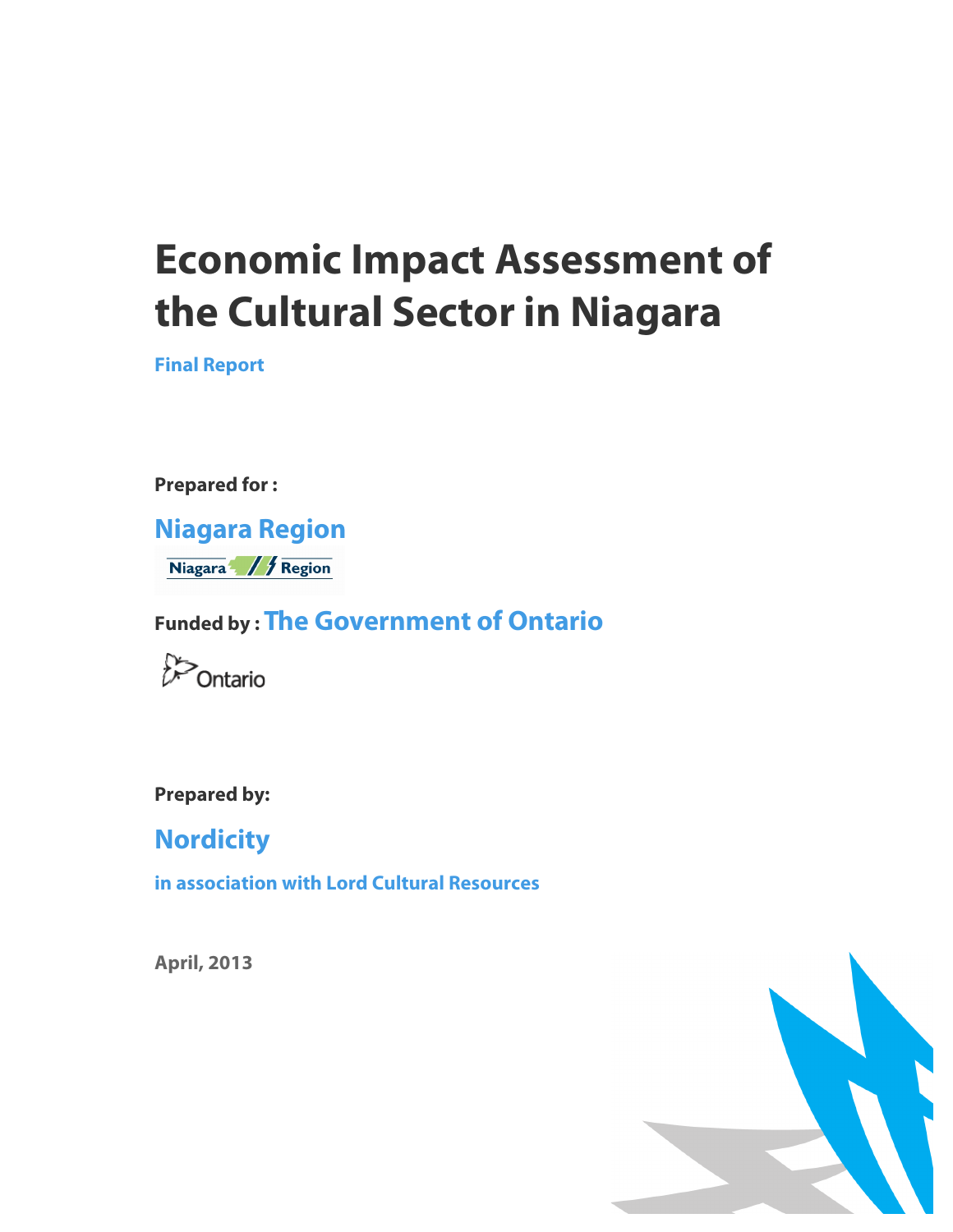

# **Executive Summary**

## **Background and Mandate**

Niagara Region commissioned Nordicity to undertake an Economic Impact Assessment (EIA) of Culture in Niagara (the 'study') as part of the first Strategic Direction of the *Niagara Culture Plan*.

The objectives of this study are:

- Assessing the impact of the cultural sector on the Niagara's economy;
- Measuring and promoting the economic vitality of culture in Niagara;
- § Promoting and informing strategic initiatives for developing and growing Niagara's cultural sector and the area's broader economic prosperity; and,
- § Developing an easy-to-use framework for updating economic data and performance statistics related to the cultural sector in the region and tracking economic impact over time.

# **Approach and Methodology**

The methodology applied by Nordicity for the EIA study of Culture in Niagara was composed of four component parts: (i) Community Engagement, (ii) Primary Research, (iii) Secondary Research, and (iv) Economic Impact Analysis.

At key stages during the process of this study a series of Community Engagement Sessions (CES) were held. These sessions were used to consult with community stakeholders and representatives from the different cultural sector stakeholder groups. The CES enabled stakeholders to learn about the findings of the study and discuss what segments of the culture sector are most active, how many people are working in the sector, and how much the cultural sector is contributing to the region's economy.

In order to capture primary data as the basis for the EIA, an online survey was developed and hosted for two months from June – August 2012. The survey was distributed to cultural businesses, organizations, individual artists and freelance cultural workers across all segments of the cultural sector and in all 12 of the local municipalities of Niagara.

This study referred to over 30 cultural economic impact assessments from other jurisdictions in Canada, the US and internationally in order to further build on the list of Key Performance Indicators (KPIs). A number of standard statistical framework guidelines for collecting cultural data were also used in order to develop the research framework for this study and to guide the development of research tools (such as the survey) to ensure they aligned with the best practices in collecting cultural data in Canada.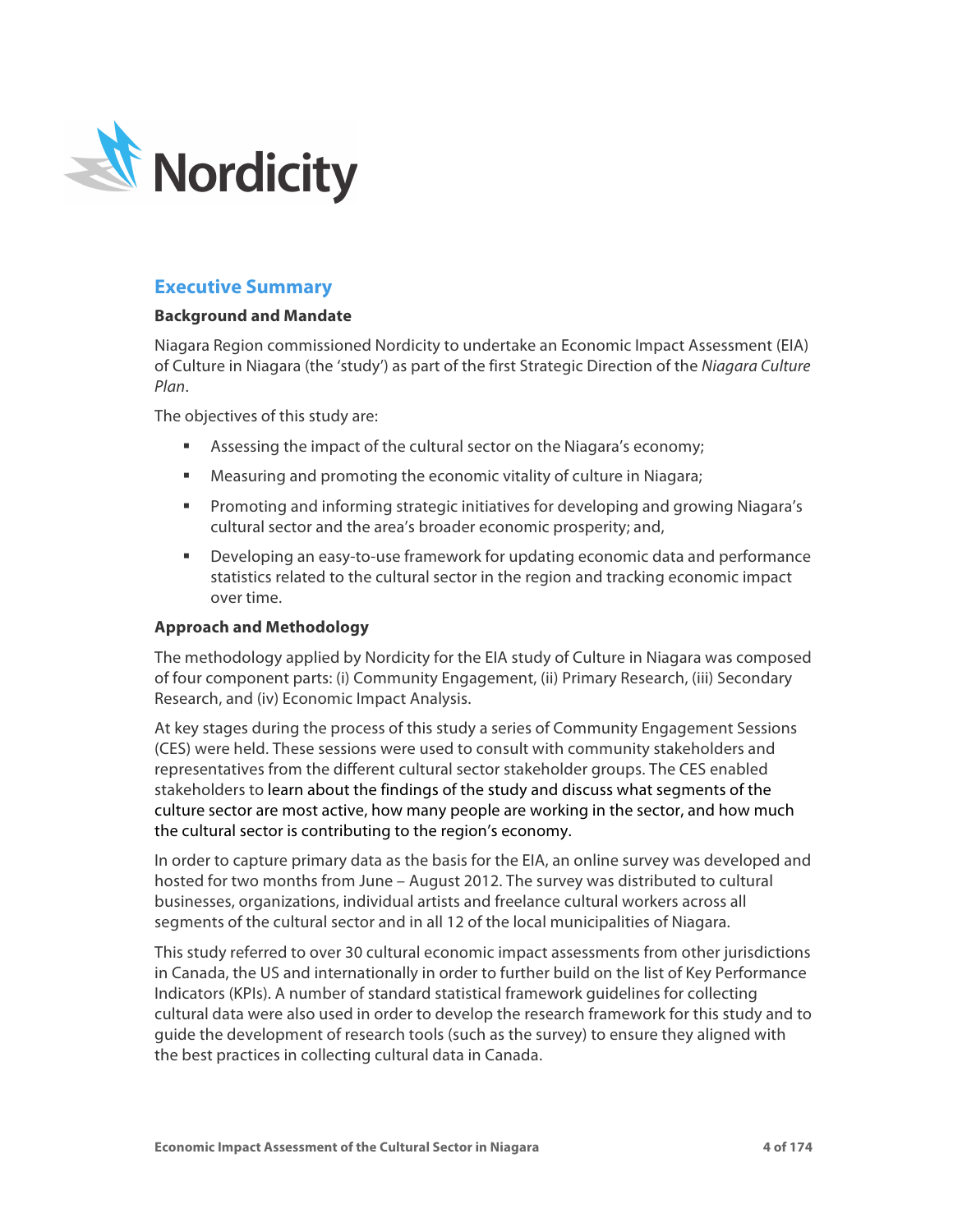

Existing secondary data relating to region's cultural sector were collected for application directly in the economic impact analysis in order to determine certain KPIs and to supplement survey data.

A series of case studies were conducted using publicly available cultural studies from other jurisdictions across Canada, including strategic plans and/or Economic Impact Assessments (EIA). The case studies were conducted in order to highlight the key outcomes of similar initiatives in other jurisdictions and help inform suggestions next steps in Niagara. The case studies also help to demonstrate some best practices for using and leveraging an EIA to drive policy change and the development of initiatives to help grow and develop a more vibrant cultural sector.

## **Key Findings and Next Steps**

<sup>-</sup>

## Key Findings from the EIA

Based on the calculations of the overall economic impact of the cultural sector in Niagara's 12 municipalities, total cultural sector operations and expenditures generated a total economic impact of \$396.3 million in labour income for the Niagara economy, \$595.2 million in total Gross Regional Product (GRP) for Niagara and resulted in 13,088 jobs for Niagara residents.<sup>1</sup> This employment number represents 0.19% of Ontario's total employed labour force in 2012.<sup>2</sup> Alternatively, this employment number represents 6.4% of Niagara's total employed labour force in 2012.<sup>3</sup> If we compare Niagara's calculated GRP number for the direct economic impact (\$176.2 M), this represents 0.98 of 1% of Ontario's cultural sector direct economic impact (in 2001). 4

<sup>&</sup>lt;sup>1</sup> These numbers could not be compared to Niagara's overall GRP since this data is only available for 2004. <sup>2</sup> Statistics Canada. (2013). *Labour force, employed and unemployed, numbers and rates, by province (Quebec, Ontario, Manitoba).* Accessed April 9, 2013 from: http://www.statcan.gc.ca/tables-tableaux/sumsom/l01/cst01/labor07b-eng.htm

<sup>3</sup> Statistics Canada. (2013). *Labour force characteristics, population 15 years and older, by census metropolitan area.* Accessed April 9, 2013 from: http://www.statcan.gc.ca/tables-tableaux/sum-som/l01/cst01/labor35-eng.htm <sup>4</sup> Deloitte. (2005). *City of Toronto: Economic Contribution of Toronto's Culture Sector.* Accessed April 9, 2013 from: http://www.toronto.ca/culture/pdf/Toronto\_Economic-Impact-CultureSector.pdf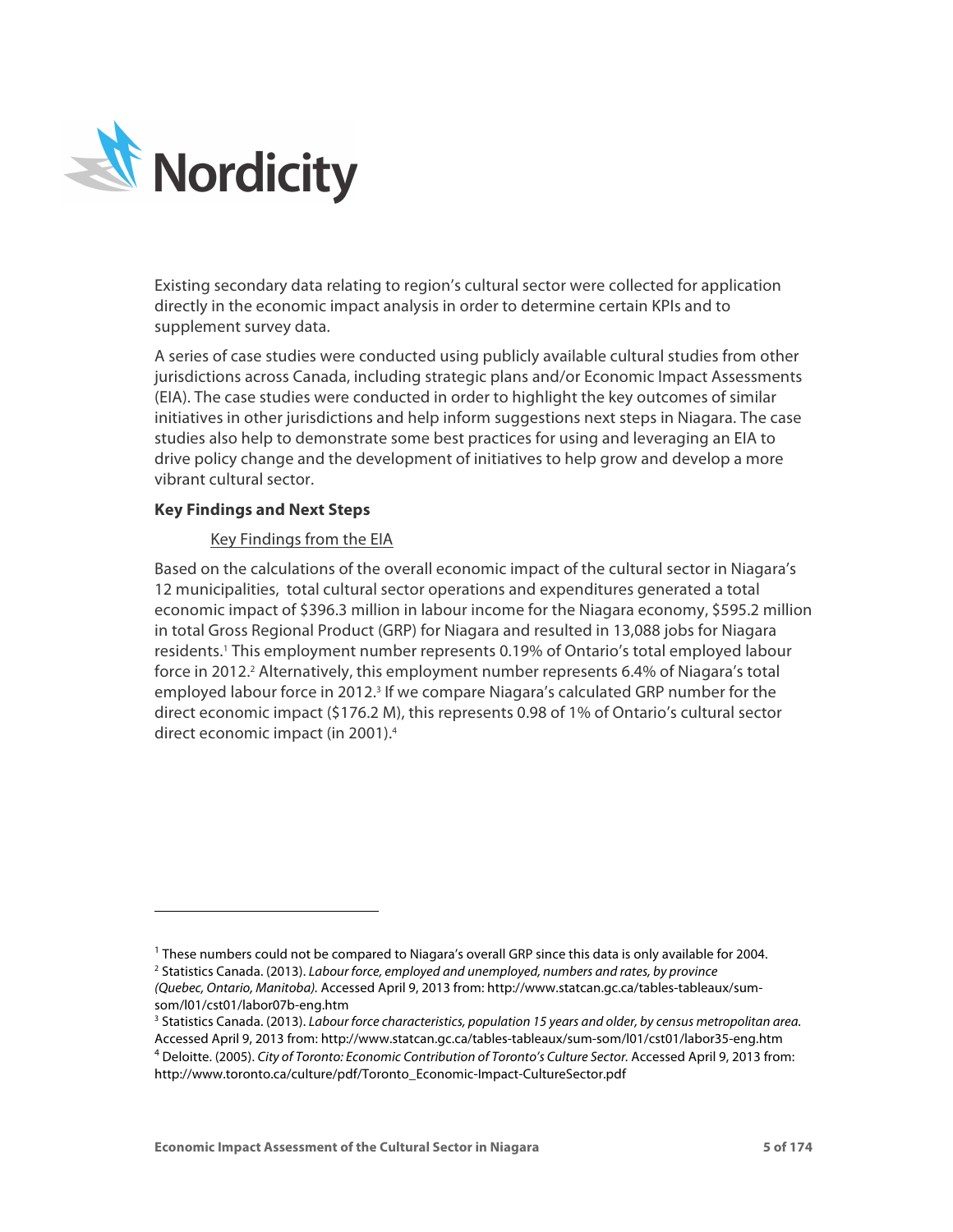

#### **Table 1: Summary of total economic impact of cultural sector in Niagara, 2011**

|                                     | <b>Direct</b> | <b>Indirect</b> | <b>Induced</b> | <b>Cultural</b><br><b>Tourism</b> | Total  |
|-------------------------------------|---------------|-----------------|----------------|-----------------------------------|--------|
| Employment (jobs)                   | 5,812         | 1,193           | 210            | 5,873                             | 13,088 |
| Labour income ( <i>i.e.</i> , wages |               |                 |                |                                   |        |
| and benefits) (\$M)                 | 143.6         | 56.1            | 9.9            | 186.7                             | 396.3  |
| GRP (SM)                            | 176.2         | 101.8           | 16.5           | 300.7                             | 595.2  |

Source: Estimates based on data from online survey, Statistics Canada and CMPA, *Profile 2011*.

# **Next Steps – How should Niagara use this Economic Impact Study?**

This economic impact assessment combines several different sources to inform Niagara Region and other stakeholders in planning and cultivating cultural activities in Niagara. The EIA data can be used to identify the strengths in the sector and build on those strengths (see Sections 6.1 and 6.2 for a list of strengths). In other words, how much is the cultural sector contributing to Niagara's GRP and in what capacity? By identifying these strengths and primary areas of importance, the Niagara Region and its cultural sector partners can assign priorities to develop strategies for advancing Niagara's economy in the future.

An EIA can also be used to:

- Support cultural promotion;
- Assist in financial planning for Niagara's cultural sector;
- Provide a clear picture of how valuable the cultural sector is to the region;
- Foster partnerships with outside businesses and organizations by showing the viability of the cultural sector and its businesses in Niagara; and,
- Strengthen the rationale for cultural investment from both government and nongovernment resources by helping to demonstrate the return on investment in the Niagara cultural sector.

There are opportunities for Niagara to learn from other successful cultural regions and these should be considered in further implementations of the *Niagara Culture Plan* including:

- § Strengthening local support for Niagara's cultural offerings;
- § Strengthening marketing and promotion of Niagara's cultural sector outside of the region;
- Building on Niagara's existing strength as a tourism destination;
- Engaging in more collaborative and complementary product development and cross-promotion; and,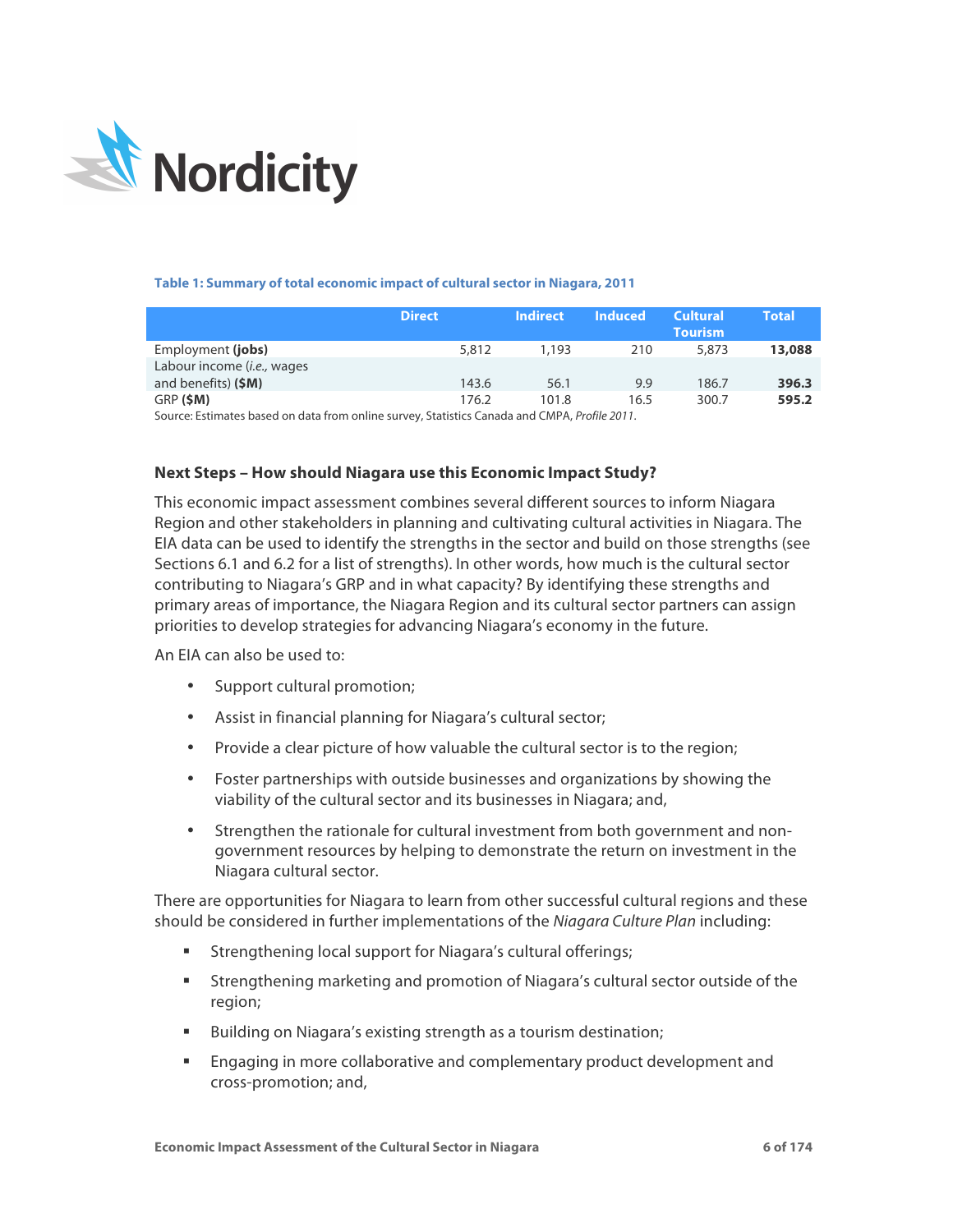

■ Building a case for culture to encourage greater investment in Niagara's cultural sector.

The opportunities listed above should be taken as signals of opportunities for growth in Niagara. More specific details regarding each opportunity are provided in Section 6.2 of the report. There are also several areas of further study (also outlined in Section 6.2 of the report) that would help Niagara as a region and individual municipalities further develop their strategic plans and decision-making processes. For example, in light of the importance of volunteerism in the cultural sector, further study should be given to quantifying the volunteer participation base, as reliable data on the cultural sector volunteer sector in Niagara were not available at the time of writing.

# **Recommended options for growth**

Throughout the process of this study Niagara Region and the research team have consulted with the cultural community (via a number of Community Engagement Sessions) to discuss the needs, challenges and key opportunities for the growth and development of the cultural sector in Niagara. Combining the results of these consultations with secondary research and an in-depth analysis of case studies from other jurisdictions in Canada, the research team identified a series of Opportunities for Cultural Sector Growth in Niagara that are described in Section 6.2 of this report. These opportunities for growth offer suggestions for how Niagara Region can work to overcome some of the challenges faced by the cultural sector and leverage the region's strengths in order to build the cultural sector's capacity for growth. The six opportunities are as follows:

- 1. Strengthen and diversify local audiences for Niagara's cultural offerings through a sustained advertising and promotion campaign;
- 2. Build on Niagara's existing strength as a tourism destination by diversifying its cultural and tourism offerings as a four-season destination;
- 3. Establish a strong regional brand for Niagara's cultural sector amongst potential audiences outside of the region by working with various media in a sustained campaign – with themes varied by target audiences;
- 4. Engage in more collaborative and complementary product development and crosspromotion with local, intra- and inter-regional stakeholders (e.g., joint promotional efforts between Toronto GTA and Niagara);
- 5. Establish the business case and the community development case for culture by developing data on key indicators as well as an integrated analytical framework. Ultimately, these should lead to greater investment in Niagara's cultural sector by stakeholders at the local, regional, provincial and national levels; and,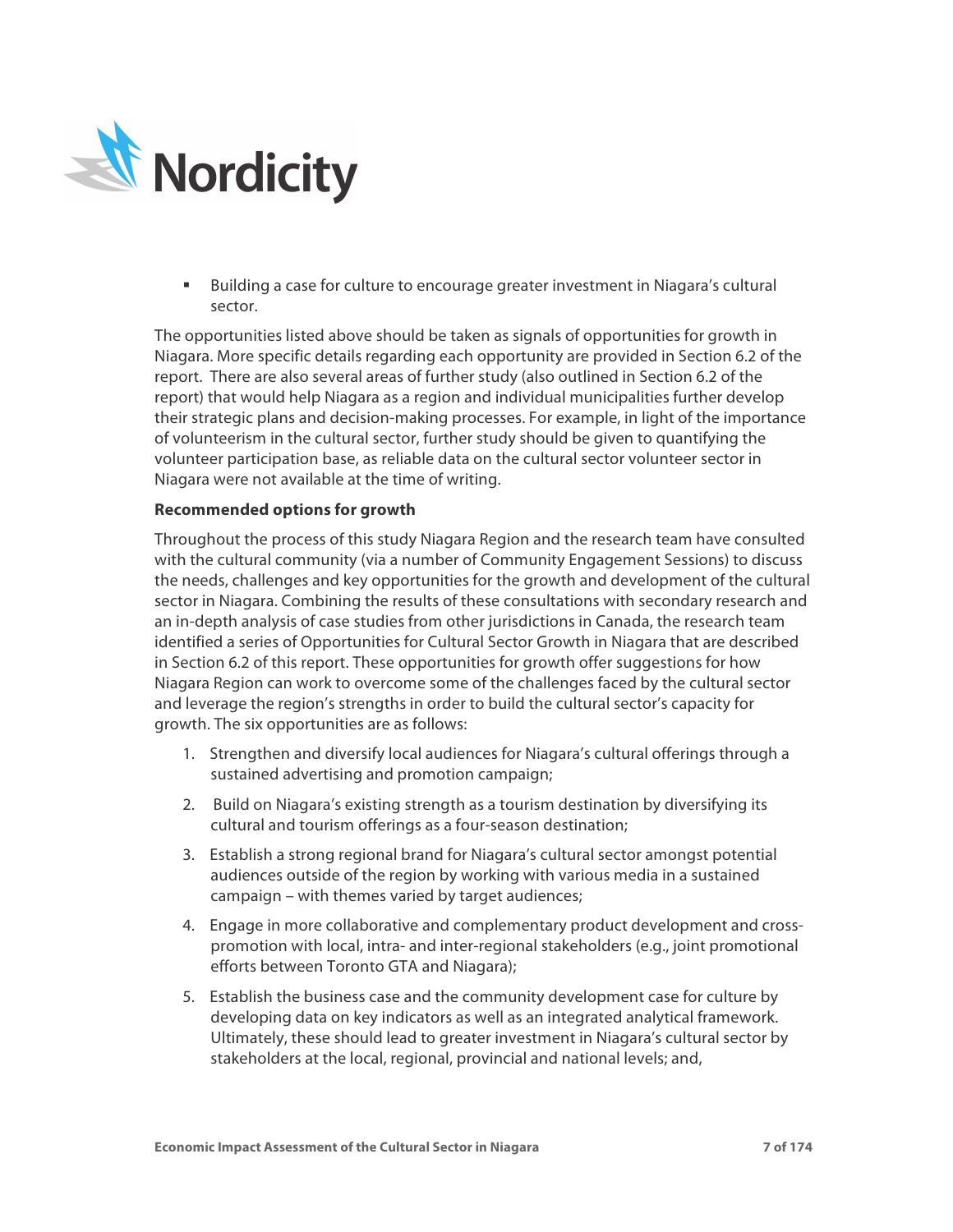

6. As part of the development of the business case and the community development case for culture, conduct further research to measure key cultural indicators including: volunteerism, public funding, facilities, and public participation.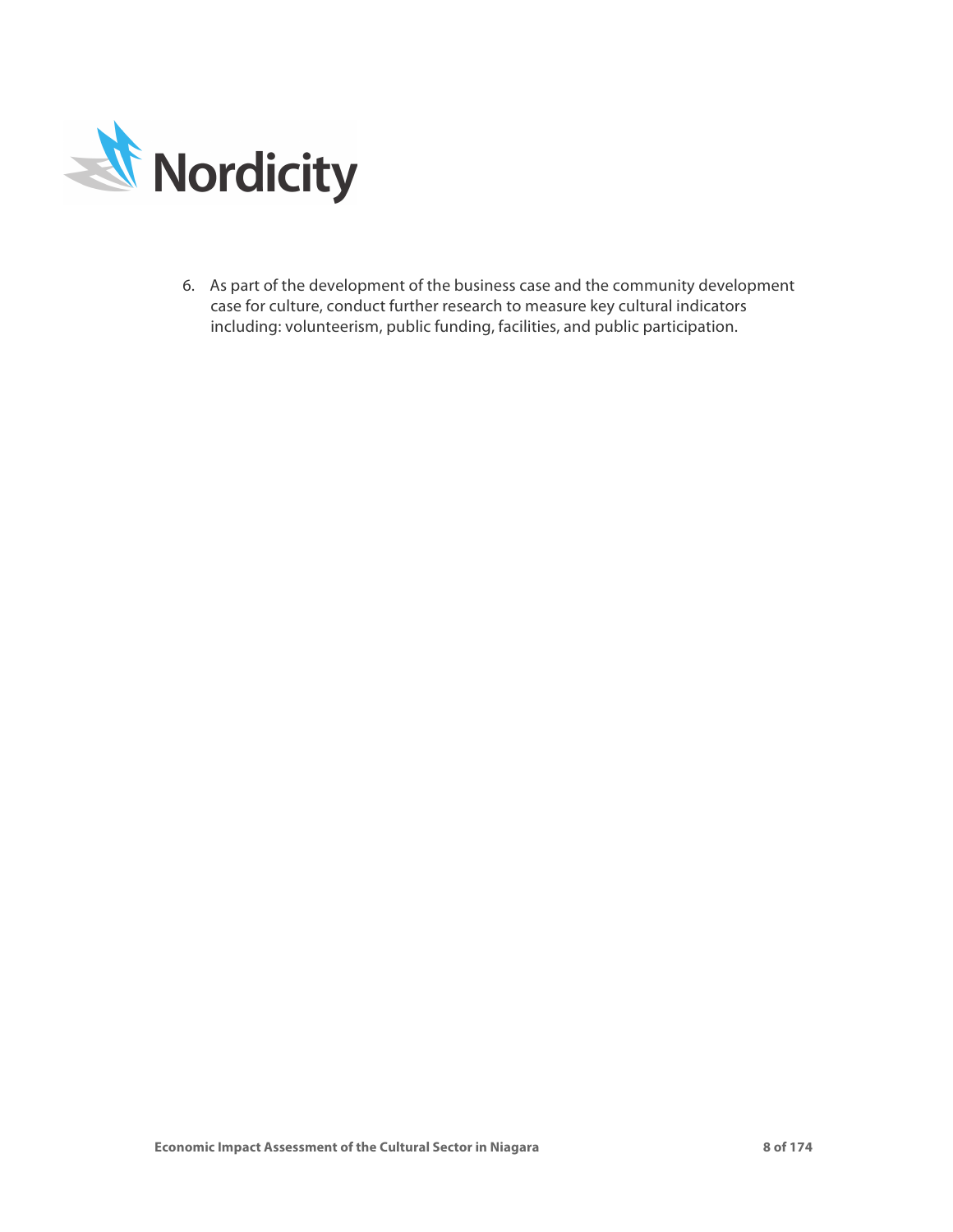

# **1. Introduction and Background**

Recognizing the role of culture in "supporting a safe, healthy, diverse, culturally rich community where people of all ages and incomes enjoy a high quality of life<sup>r5</sup> and fulfilling a recommendation from the Niagara Regional Council's 2007 five-year Business Plan, the Regional Municipality of Niagara (Niagara Region) <sup>6</sup> became one of the first upper-tier municipalities in Ontario to approve a Culture Plan in March 2010. The objective of the *Niagara Culture Plan* was to "create an overarching policy and planning framework including strategic directions and actions to guide Niagara Region's support for the creative economy and development of the creative cultural sector."7 Developed via extensive community and stakeholder engagement, the *Culture Plan* provides an important strategic framework for Niagara Region to work with its partners in order to foster the growth and development of a vibrant cultural sector in Niagara.

The *Niagara Culture Plan* is composed of four Strategic Directions, each with its own series of Actions that together provide Niagara Region with a set of concrete and actionable initiatives for advancing the *Niagara Culture Plan*'s vision for culture in Niagara and for supporting the ongoing growth and development of culture in the region. The first Strategic Direction—Creative Economy—has recommendations for Niagara Region to "build a diverse economy by strengthening cultural resources and the creative cultural sector to maximize their contribution to economic development."8 Indeed, although the manufacturing sector is still one of the primary economic drivers in the region, recent declines in the sector have prompted Niagara Region to promote and support the diversification of the region's economy. Niagara's growing creative and cultural industries are a key component of Niagara's new diversified economy.

Under the first Strategic Direction, the *Niagara Culture Plan* recommends that Niagara Region "assess the value of culture on Niagara's economy using an economic impact assessment and cultural asset mapping to identify strengths and growth potential."9 Cultural asset mapping was already undertaken as part of the development of the *Niagara Culture Plan* and now Niagara Region has commissioned the present Economic Impact Assessment (EIA) of Culture in Niagara as a step toward fulfilling its vision for a region with cultural

- <sup>6</sup> For clarity, henceforth, the term 'Niagara Region' will be used to designate the organization while Niagara or Niagara area will be used to designate the municipalities and geographic area.
- <sup>7</sup> Niagara Region (2010). *Niagara Culture Plan*. Page 4.<br><sup>8</sup> ibid., 14.

-

<sup>5</sup> Niagara Region. (2007). *Niagara Region 2012-2015 Council Business Plan*. Accessed November 2012 from: http://www.niagararegion.ca/government/council/2012-2015-cbp-text.aspx.

<sup>&</sup>lt;sup>9</sup> *ihid* 16.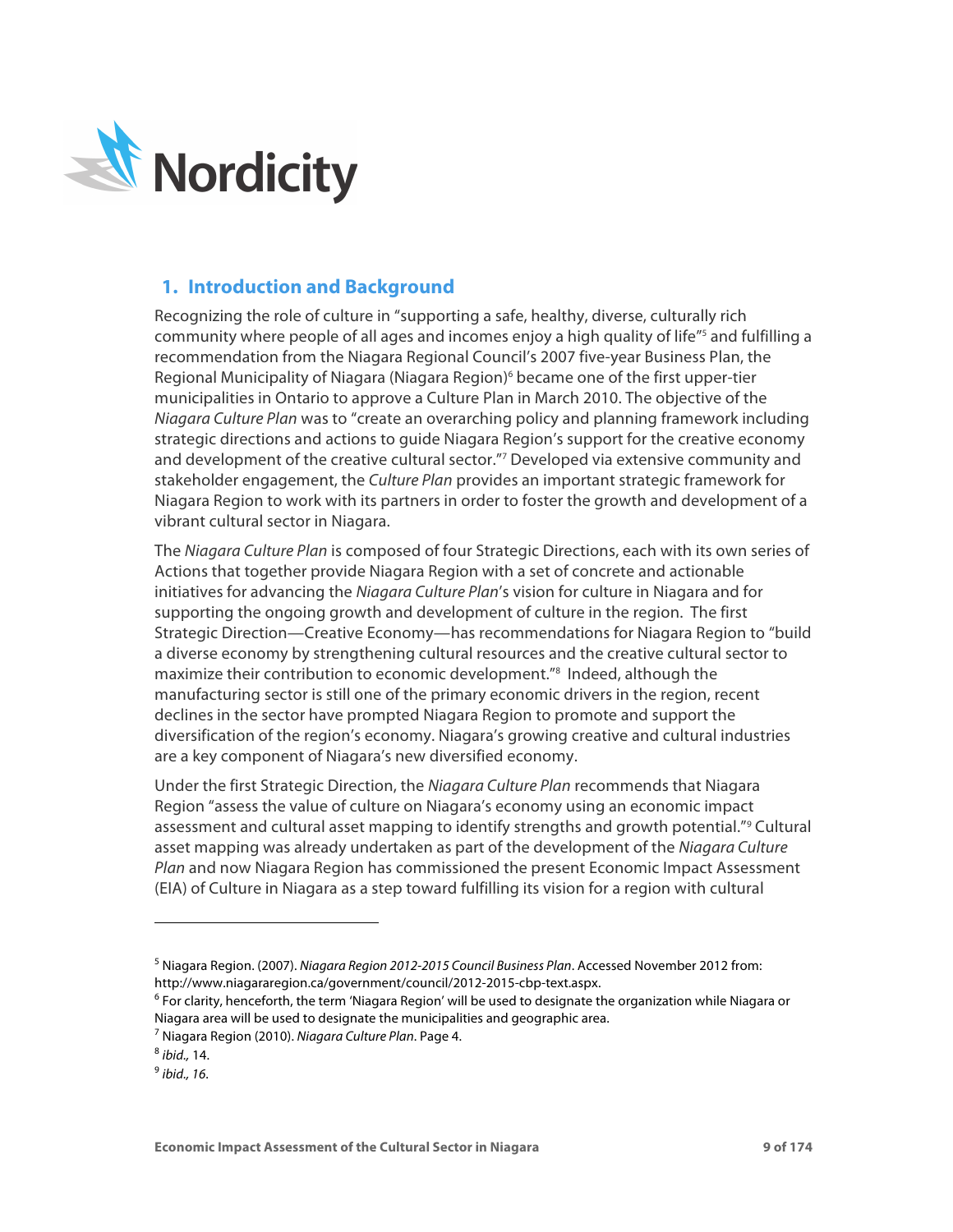

vitality, economic viability, social equity and environmental responsibility.<sup>10</sup> The economic impact assessment will not only help Niagara Region achieve the first Strategic Direction, but will also contribute to the fulfillment of other strategic directions and actions outlined in the *Niagara Culture Plan*, such as:

- § "Creating and strengthening planning tools to support cultural development" (Action 2.2);
- § "Engag[ing] the community in supporting ongoing cultural activities through traditional and non-traditional communication tools" (Action 3.1); and,
- § "Promot[ing] and market[ing] Niagara as a cultural destination to both residents and tourists" (Action 4.2).

Moreover, this economic impact assessment will deliver important information to cultural and industry leaders, elected officials at all levels of government, policy-makers, Niagara Region, and its municipal and community partners that will inform and influence key strategic decisions. The information may be used to inform decisions about resource allocation and future investment among the many industries in the region, with the potential to increase the level of support going toward culture. It will also provide key decision-makers with important information about potential growth areas and areas for improvement to guide the development of initiatives for capacity-building, workforce attraction and retention, and industry support and development.

Economic impact assessments are also important tools for driving support and advocacy for culture, among both the public and political figures at all levels of government.

Finally, this economic impact assessment will provide key statistics about the cultural sector in Niagara, which will be an important benchmark for monitoring the progress and development of the sector in the future.

-

<sup>10</sup> Niagara Region (2010). *Niagara Culture Plan*. Page 11.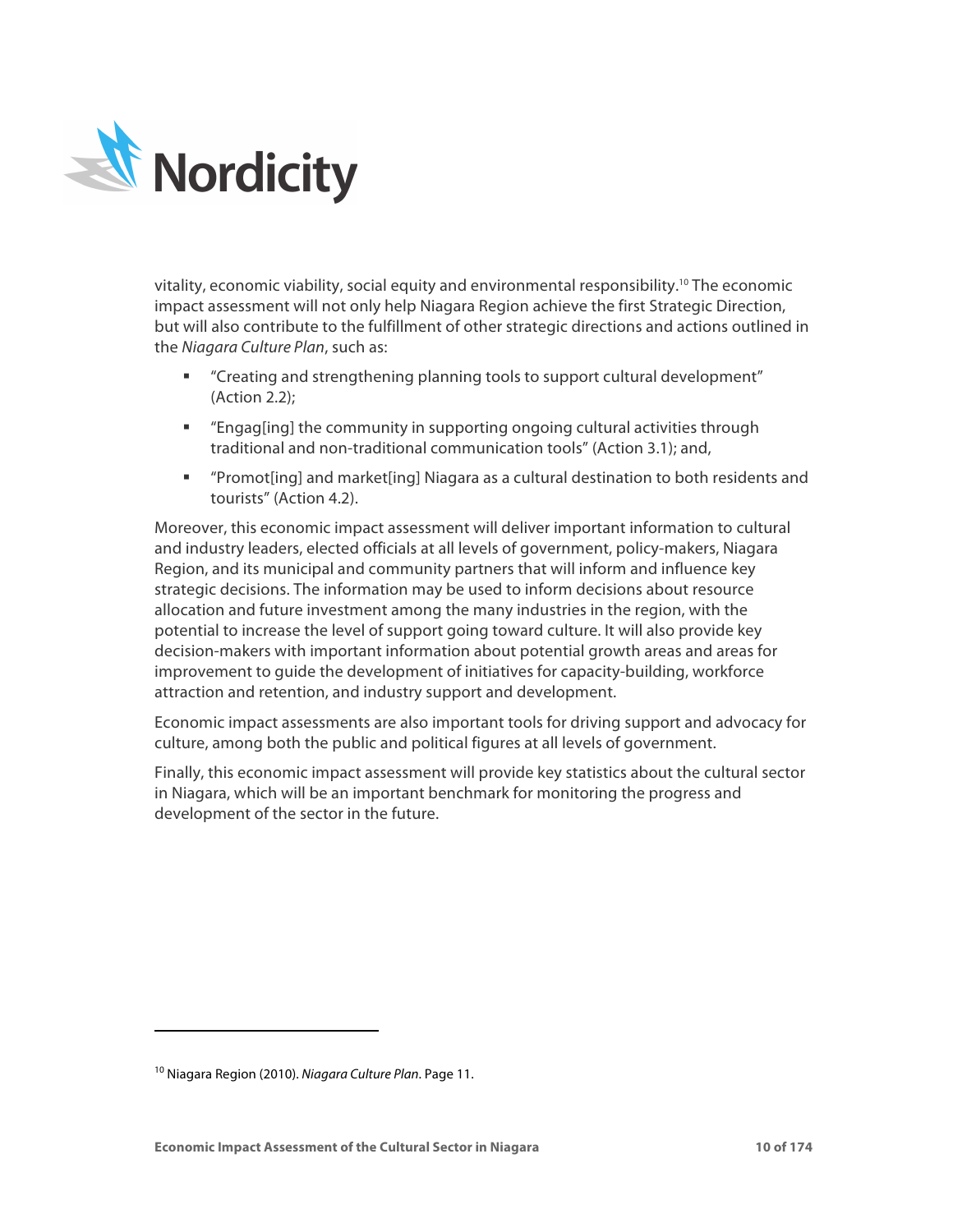

# **1.1 About Niagara**

Niagara is one of 29 upper-tier municipalities in Ontario.11 Niagara is comprised of a diverse collection of urban and rural municipalities. The Niagara area is comprised of 12 local municipalities nestled between Lake Ontario and Lake Erie in southern Ontario, including:

- § Fort Erie
- § Grimsby
- § Lincoln

-

- § Niagara Falls
- § Niagara-on-the-Lake
- Port Colborne
- § St. Catharines
- § Thorold
- § Wainfleet
- § Welland

§ Pelham

■ West Lincoln

The region is bordered by the United States in the East and Hamilton in the West and is located less than 100 Kilometers from Toronto.

According to the latest census data, the population in the area is over 430,000, with the largest concentration of residents being located in St. Catharines and Niagara Falls, respectively.12

# **1.2 About the cultural sector in Niagara**

In the *Niagara Culture Plan* (2010), culture is defined as a multi-dimensional concept, comprised of five interconnected elements that create a sense of community and enhance quality of life: people, places, history, expression, and play.13

Niagara is a pre-eminent cultural area in Ontario with unique cultural and recreational assets, including natural and cultural heritage sites, award-winning community festivals and events and cultural facilities. As part of the development of the *Niagara Culture Plan*, Niagara Region undertook a cultural mapping exercise. Its objectives were "to inform planning and policy," "to support economic development and tourism" and "to expand access and participation" in culture.14 In a similar way, the present Economic Impact Assessment (EIA) of culture in Niagara will be an important part of supporting future strategic plans for the

<sup>11</sup> Ontario Ministry of Municipal Affairs and Housing. (2008). *List of Ontario Municipalities.* Accessed November 2012 from: http://www.mah.gov.on.ca/Page1591.aspx.<br><sup>12</sup> Statistics Canada. (2012). *Census 2011: Niagara, Ontario (Code 3526) and Ontario (Code 35) (tables). Statistics* 

Canada Catalogue no. 98-316-XWE. Ottawa, On.

<sup>13</sup> Niagara Region. (2010). *Niagara Culture Plan*. Page.8.

<sup>14</sup> Niagara Region. (2010). *Niagara Culture Plan, Appendix 1: Cultural Mapping Summary Report*. Page.2.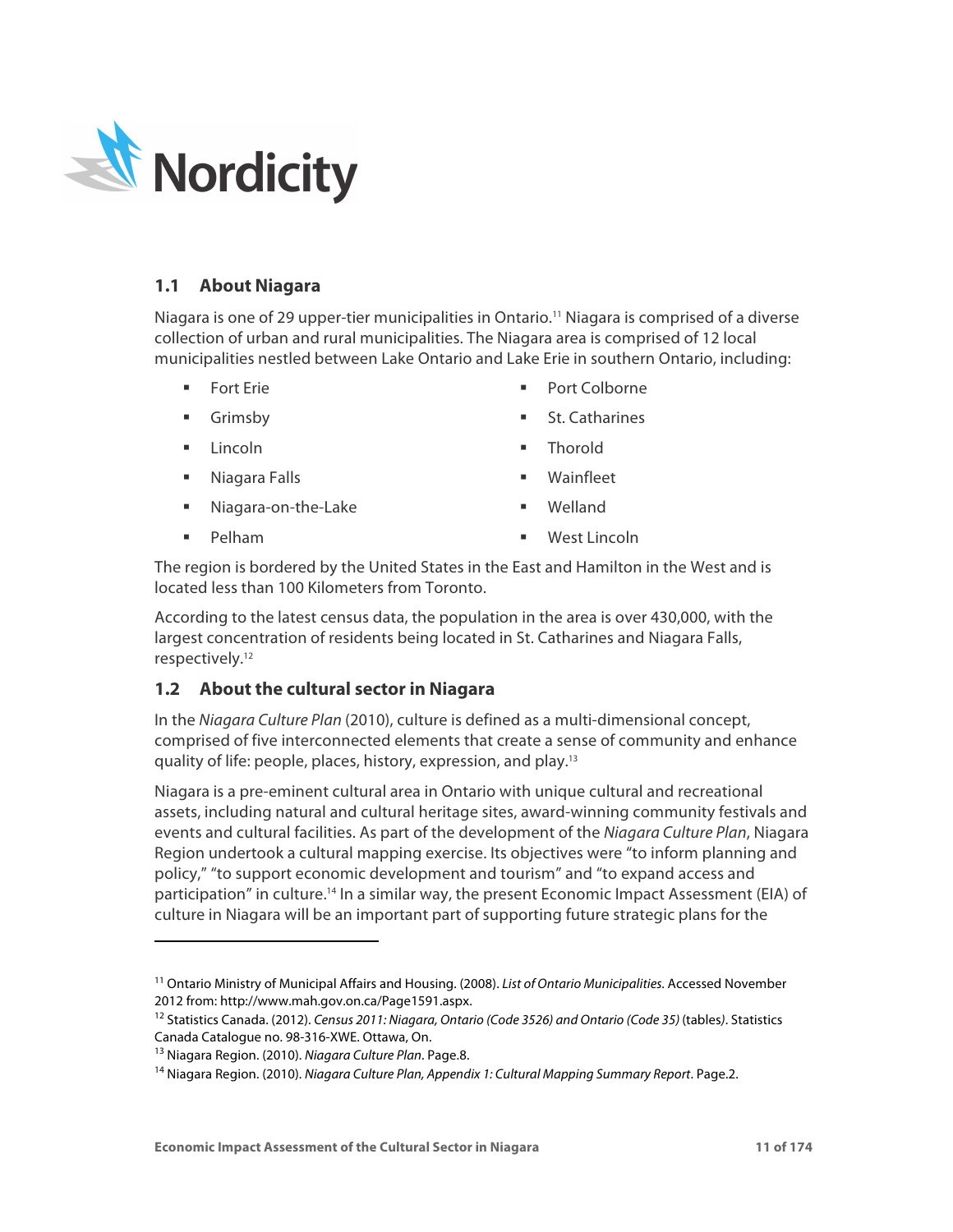

-

growth and development of Niagara's cultural sector. Indeed, this EIA will supplement the results of the cultural mapping exercise published in 2010, as the analysis includes many of the segments captured in Niagara Region's Cultural Map.15

The cultural mapping exercise revealed a rich cultural base in the area, comprising over 1800 cultural assets including 950 creative cultural industries, 162 festivals and events, 484 cultural heritage sites, and more than 150 cultural spaces and facilities. 16

A wealth of rich cultural and historical traditions complement Niagara's unique environmental setting: Niagara Falls, the Welland Canal, the shores of the Great Lakes, the Niagara Escarpment and the Niagara Wine Route all combine to make Niagara a prime destination for Canadian and international tourists. In addition, Niagara's many local festivals and cultural attractions contribute to positioning Niagara as a cultural centrepiece for Canada, as evidenced by the Region's designation as a Cultural Capital of Canada for 2012.

Overall, although Niagara's cultural sector is currently facing a number of challenges – particularly in terms of organizational infrastructure and resources – the sector nonetheless remains one of the area's greatest strengths. <sup>17</sup> Indeed, a 2006 report published by Hill Strategies reported that Niagara-on-the-Lake had the highest concentration of artists in Ontario (2.56%).<sup>18</sup> Lincoln also had a relatively high concentration of artists at 1.02%.

# **1.3 Purpose and Mandate of the Study**

Niagara Region has commissioned an Economic Impact Assessment of Culture in Niagara with the objective of:

- Assessing the impact of the cultural sector on the region's economy;
- Measuring and promoting the economic vitality of culture in Niagara;
- § Promoting and informing strategic initiatives for developing and expanding Niagara's cultural sector and the area's broader economic prosperity; and,
- Developing an easy-to-use framework for updating economic data and performance statistics related to the cultural sector in the region and tracking economic impact over time.

<sup>&</sup>lt;sup>15</sup> Additional detail about the scope of this study is provided further in Section 2.<br><sup>16</sup> Niagara Region. (2010). *Niagara Culture Plan – Appendix 1 : Cultural Mapping Summary Report*. Page 6. <sup>17</sup> The Regional Municipality of Niagara. (2001). *2011-RFP-79: Consulting Services for an Economic Impact* 

*Assessment of Culture in Niagara Region. Page 6. 18 Aigenties in Canada. Percentage of the total population. A<sup>18</sup> Hill Strategies. (2006). Artists in Small and Rural Municipalities in Canada. Percentage of the total* 

Accessed February 7, 2013 from: http://www.hillstrategies.com/sites/default/files/Artists\_small\_rural2006.pdf.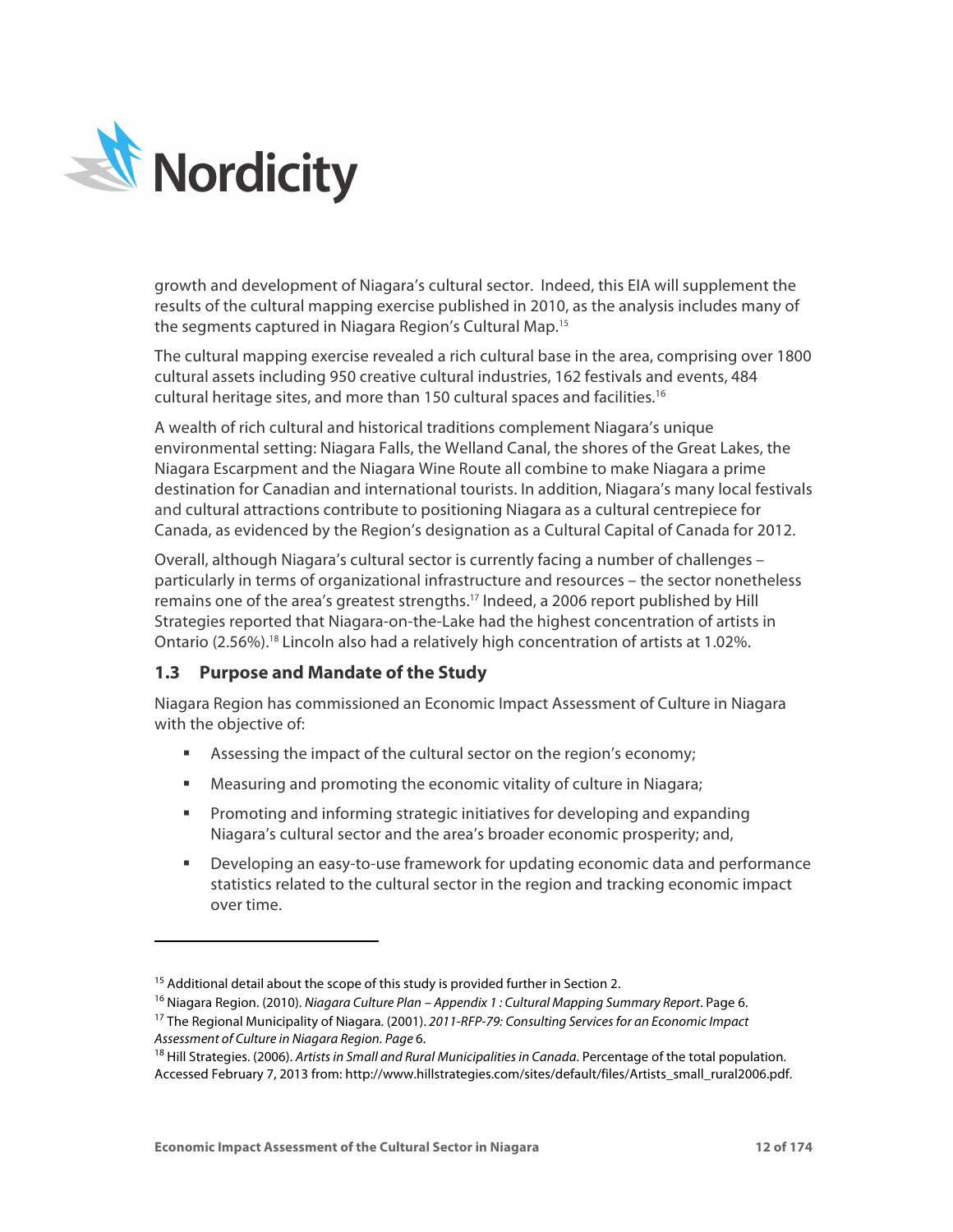

## **Scope**

-

In studying the impacts of Niagara's cultural sector, it is important to use standard classifications that reflect core activities in order to ensure credibility as well as comparability of data sets through time and with other cultural regions. Thus, the present study incorporates the following North American Industry Classification codes (NAICs), in alignment with Niagara Region's definition of culture as outlined in the *Niagara Culture Plan*:

- § 711 Performing arts, spectator sports and related industries;
- 712 Heritage institutions;
- 713 Amusement, gambling and recreation industries (excluding 7132 Gambling industries);
- 511 Publishing Industries (except Internet);
- 512 Motion picture and sound recording industries;
- 515 Broadcasting (except Internet);
- 516 Internet publishing and broadcasting; and,
- 519 Other Information Services (including for example, Libraries and Archives).

The Cultural Resource Framework (CRF) used by Niagara Region is the standard framework used in Ontario as outlined in Municipal Cultural Planning Incorporated's (MCPI) *Cultural Resource Mapping: A Guide for Municipalities* (2010). The list of creative and cultural industries included in MCPI's framework is based on Statistics Canada's (StatsCan) *Canadian Framework for Cultural Statistics* and reflects the North American Industry Classification System (NAICS). 19 In addition, the CRF includes additional categories not found in Statistics Canada's framework, based on the standard categories used by Ontario Municipalities and on natural and cultural heritage definitions in key provincial legislation in Ontario. <sup>20</sup> The CRF used for Niagara's cultural mapping exercise also includes peripheral or related industries in its scope. For example it includes suppliers, wholesalers, and support industries/suppliers (NAICS 81), all of which are classified under support services, distribution or manufacturing. The figure below illustrates the Cultural Resource Framework used to conduct Niagara's cultural mapping exercise.

<sup>19</sup> Note that the 2010 CRF would have been based on the 2004 version of the *Framework for Cultural Statistics* that was subsequently updated in 2011.

<sup>20</sup> Niagara Region. (2010). *Niagara Culture Plan, Appendix 1: Cultural Mapping Summary Report*. Page 4.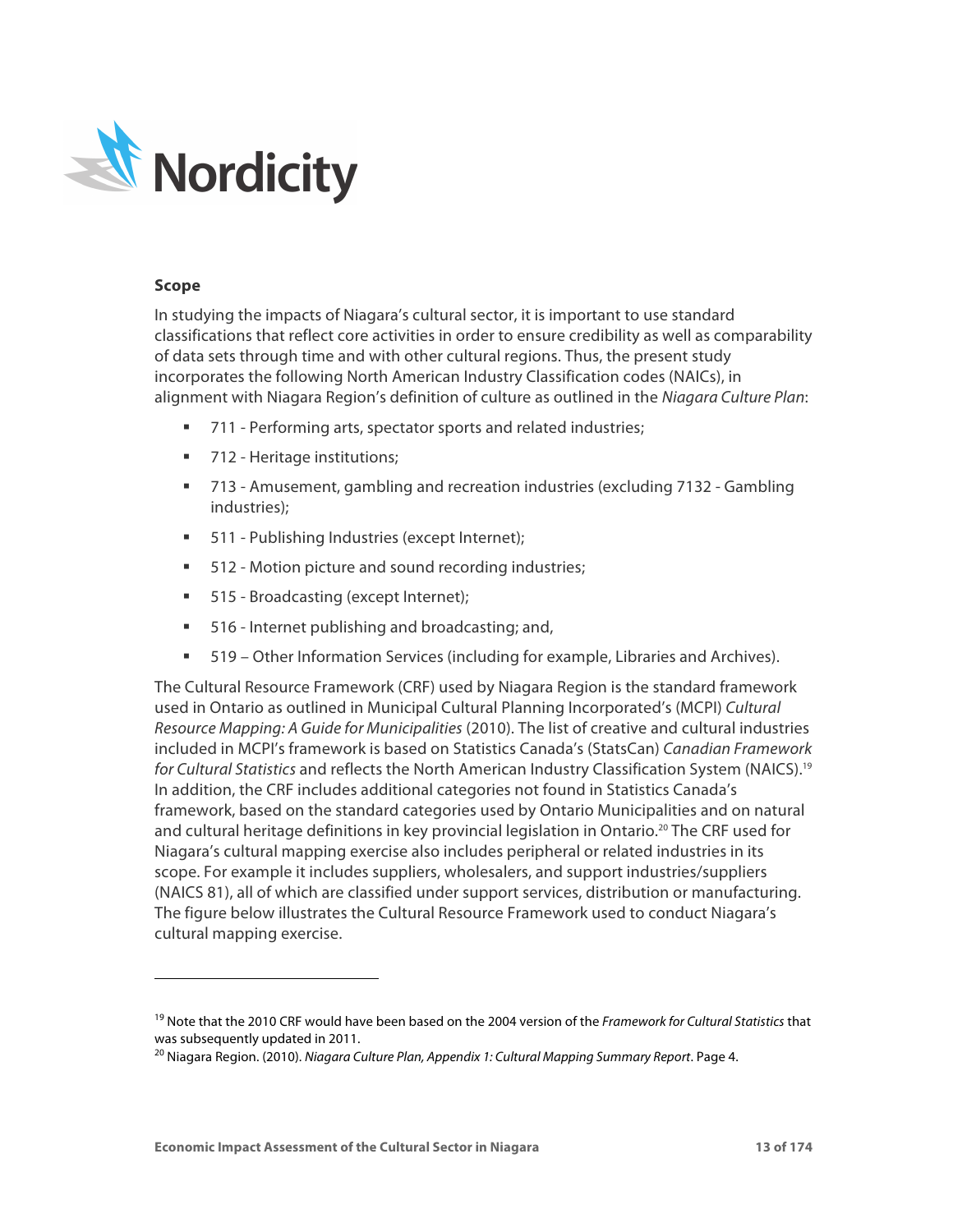

#### **Figure 1: Cultural Resource Framework**



Source: Niagara Cultural Plan: Appendix I: Cultural Mapping Summary Report, Page 5.

The research team also consulted the frameworks used for economic impact assessments conducted in other jurisdictions in Canada. Other jurisdictions defined the scope of their analysis in various ways and used a variety of different combinations of NAICS codes in their definition of the cultural sector. The absence of a standardized approach makes it difficult to accurately evaluate the true economic impact of the cultural sector in the jurisdictions studied, and some studies may measure a wider scope than others. Thus, the research team focused on standard cultural frameworks such as the one in MCPI's guidelines document.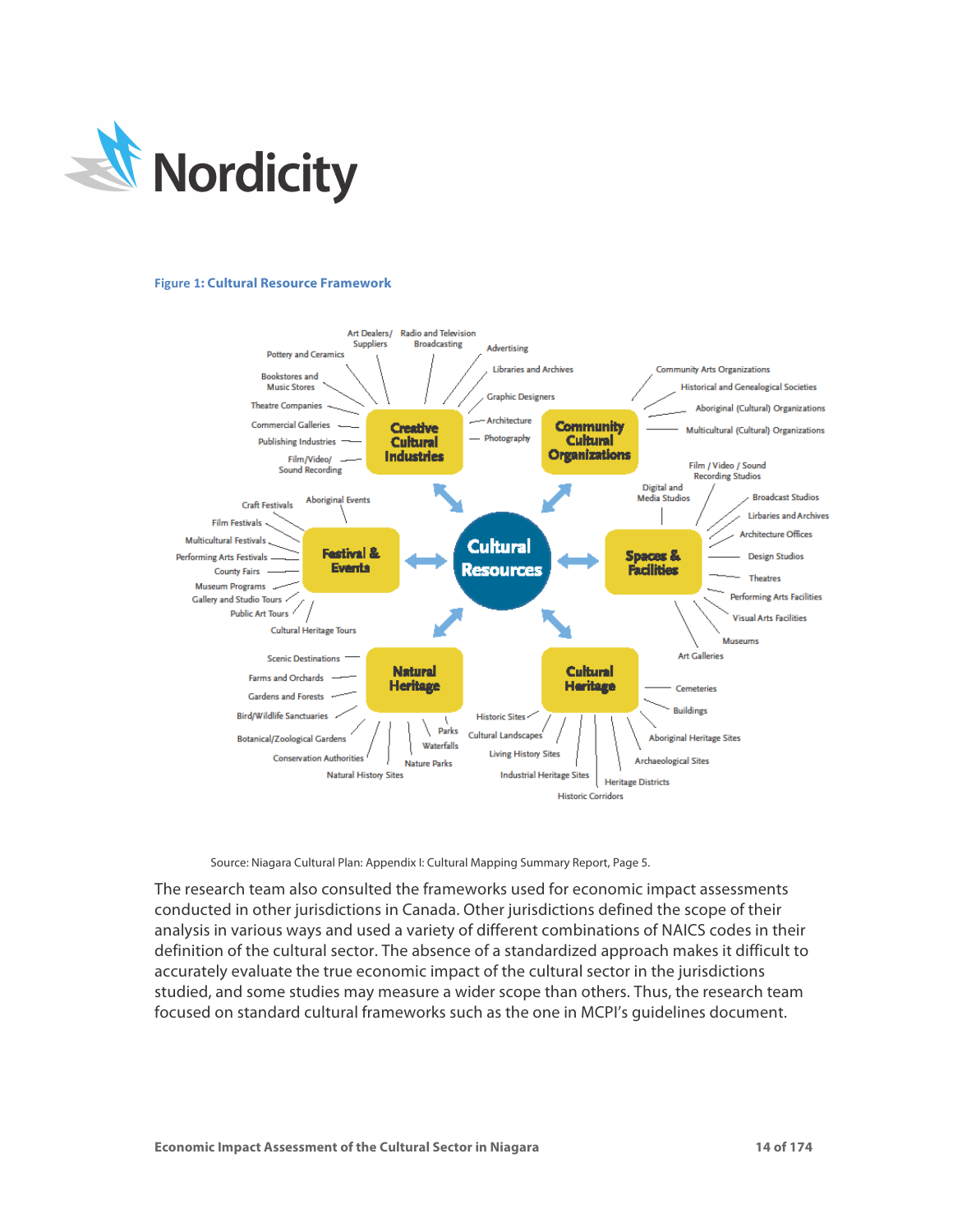

For the purposes of the EIA, Nordicity has included only the NAICS codes that appear in the Statistics Canada *Framework for Cultural Statistics,* and of these only those that are focused on the primary chain of cultural production and presentation.<sup>21</sup> In particular, we have excluded supplier and manufacturing NAICS from our analysis as they encompass significant economic activity from sectors other than culture and were not immediate enough to the cultural sector to be deemed prudent.

We have excluded a number NAICs codes included by authors of other studies to be categories in primary cultural production. For example, NAICs code 5413 'Architectural services, engineering and related services', was excluded as we believe this category is much too broad to be considered primarily as a cultural sector activity.

In this way, the research team adopted a scope that is limited to NAICS related to the creation, production and presentation of cultural products, where the statistics are most relevant.

This approach is more conservative and better reflects the core of the cultural sector, and therefore has a more solid methodological foundation that stands up better to external scrutiny. Nordicity focused on NAICS that covered the creation, production and exhibition of cultural products or services and excluded manufacturing and supply NAICS to accurately reflect the true impact of the cultural sector proper and not overestimate the sector's impact due to wide rim NAICS.

Since the project team's economic impact analysis heavily relied upon data from Statistics Canada's Census and CANSIM tables, it was also methodologically prudent to follow Statistic's Canada's framework and standards. This allowed for methodological continuity between the data sources and the research team's analysis.

The Key Performance Indicators (KPIs) that are incorporated in the analysis and results presented in this report include:

- Profile of the industry (i.e., number and type of cultural organizations in Niagara);
- Direct economic impact (e.g., Gross Regional Product, Employment);
- Indirect and induced economic impacts; and,
- Strengths and weaknesses within the sector.

-

<sup>21</sup> Please note that Statistics Canada had released the 2011 update to its *Framework for Cultural Statistics* by the time work on the EIA began. As such, Nordicity used the 2011 version rather than the older 2004 version used in the Cultural Mapping Exercise in order to ensure that the most current standards were being used.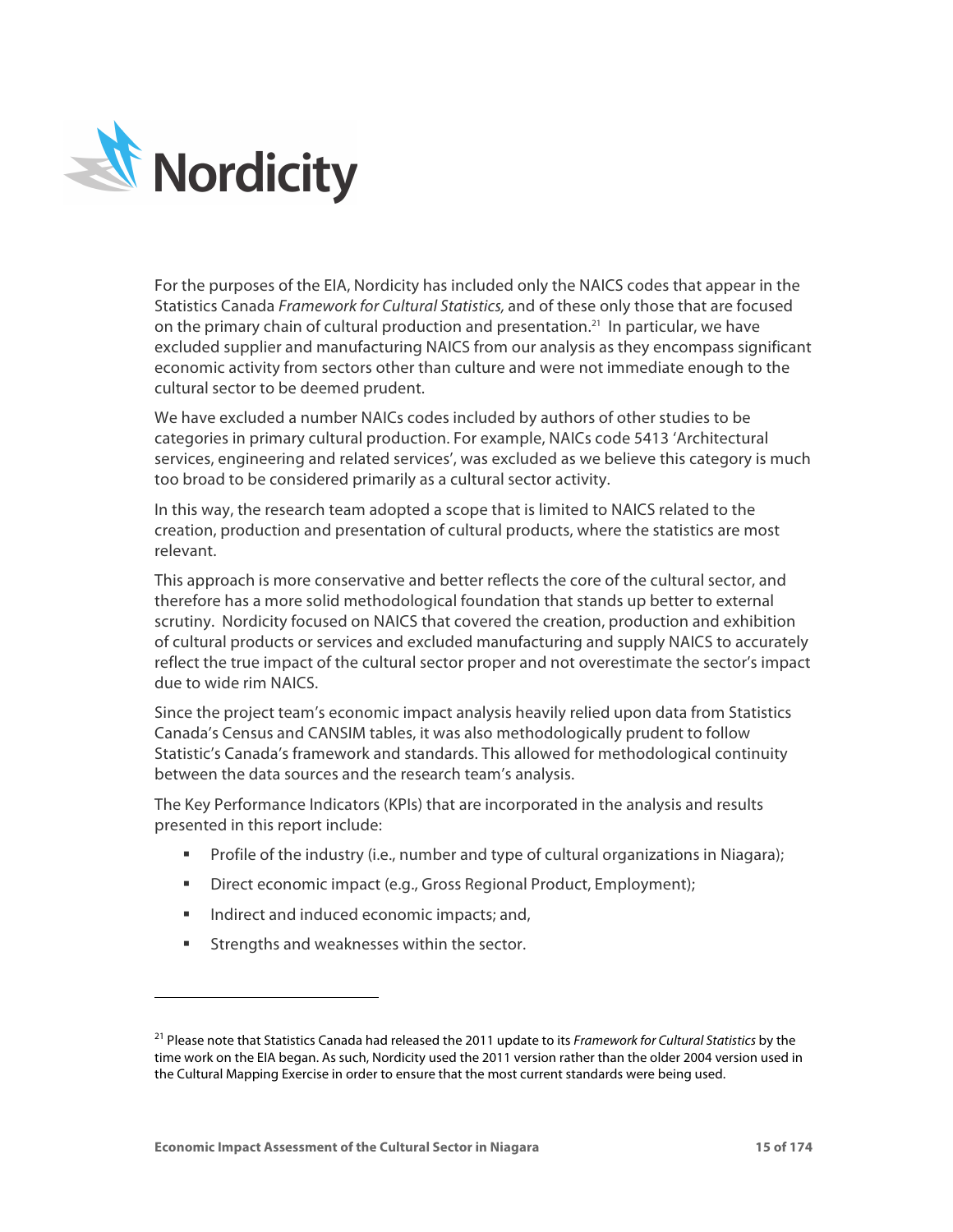

These KPIs were identified in consultation with Niagara Region as well as the cultural community in Niagara via a community engagement session held in May 2012. They were also defined in part by the quantity and quality of data available from primary and secondary data sources.

# **2. Approach and Methodology**

The methodology used for the EIA of Culture in Niagara is composed of four component parts: (i) Community Engagement, (ii) Primary Research, (iii) Secondary research, and (iv) Economic Impact Analysis.

Each of these elements feed into the analysis and the results presented in this report in different ways. A more detailed description of each methodological component and its role in the study is provided in the sub-sections below.

# **2.1 Community engagement**

Given the importance of this EIA in guiding the decisions and actions of key stakeholders and decision-makers in the culture sector towards growing and developing a more vibrant cultural sector in Niagara, it was critical for the research team and Niagara Region to engage the cultural community in the process.

At key stages during the process of this study a series of Community Engagement Sessions (CES) were conducted to gain input from the community on the process and what they would like to see from the study, the initial findings, and the results of the survey. As far as possible, the sessions aimed to include representatives from a variety of cultural sector stakeholder groups, including representatives from:

- Cultural businesses or organizations;
- Municipal and provincial governments; and,
- Individual artists or freelancer cultural professionals.

The purpose of the community engagement process was to ensure that the EIA would address the needs and expected outcomes of the community, and represent the realities and challenges faced by the cultural sector in Niagara. These sessions were also important in identifying, not only key strengths and challenges, but also the opportunities for cultural sector growth in Niagara. These findings are presented in Section 6 at the end of the report.

The first community engagement session took place in the spring of 2012 and focused primarily on a discussion about what data would be collected and what KPIs would be measured in the study. The purpose of the discussion was to ensure that the study addressed the specific needs of the community and reflected the realities of the cultural sector in Niagara as closely as possible.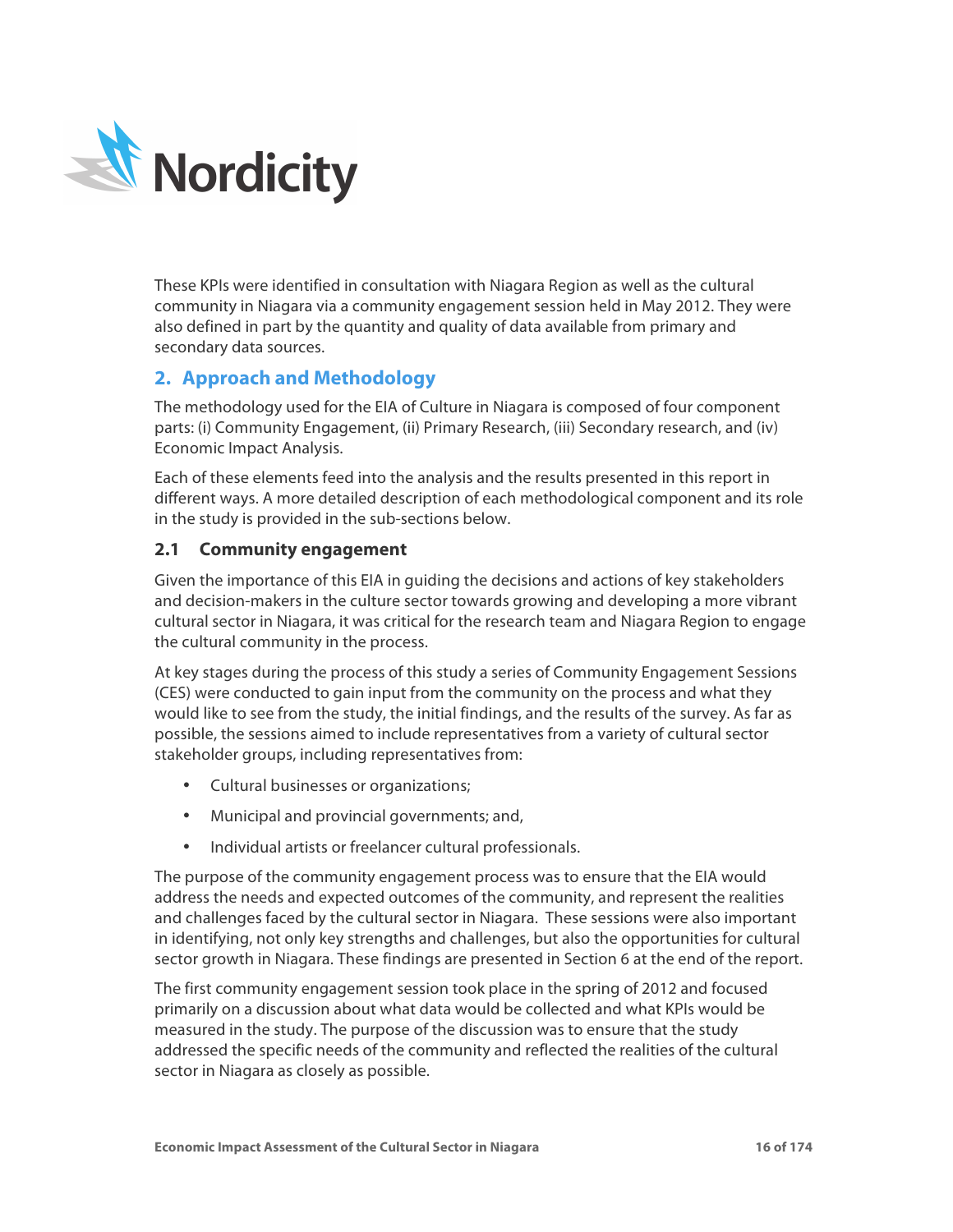

The second community engagement session, conducted in the fall of 2012, provided an opportunity for the research team to present a preview of some of its findings to the community. The session's discussion focused primarily on the potential outcomes that could result from the EIA, as well as providing a forum for envisioning the future of the cultural sector in Niagara, which outlined some of the key opportunities and challenges that impact the sector's growth and development.

The third community engagement session was conducted in the winter of 2013 and focused on a presentation of the results of the EIA. This open house session provided an opportunity for the public to review the EIA process, key findings, and the strengths and weaknesses of Niagara's cultural sector, and future opportunities to leverage these strengths and address some of the challenges facing the sector in supporting the growth and development of a vibrant cultural sector in Niagara. The session also provided an opportunity for the public to ask questions, clarify, and/or discuss this information with members of the research team.

In addition to these three engagement sessions, Niagara Region plans to host a workshop with members of the cultural community on how best to leverage the results of the EIA and on how to collect, maintain and use such data in future. The objective of this session will be to equip the cultural community with the knowledge and tools necessary to leverage economic data both now and in the future (by updating existing data) to help them expand and develop their individual organizations, and the sector as a whole.

A summary of the community engagement sessions and open house comments is provided in Appendix F.

# **2.2 Primary research**

In order to gather additional and sufficient data about Niagara's cultural organizations and artists Nordicity administered an online survey. The survey yielded important details on employment breakdowns and organization operating revenues and expenses as well as information on the activities of freelance professionals and independent artists. The survey also collected qualitative data from respondents regarding the most active areas of cultural activity in Niagara and the key challenges faced by the sector. A sample questionnaire is available in Appendix G.

The survey was open to respondents in the cultural sector in Niagara between June and August 2012. The survey was distributed to cultural businesses, organizations, individual artists and freelance cultural workers across all segments of the cultural sector via email, and subsequently promoted through newsletters, targeted emails to specific groups, and followup phone calls with those who had not filled out the survey completely.

The survey received 70% of all responses within the first month of issuance. The total number of survey responses was 225, of which 157 were complete and 68 incomplete. While complete responses were preferred, incomplete responses also provided some relevant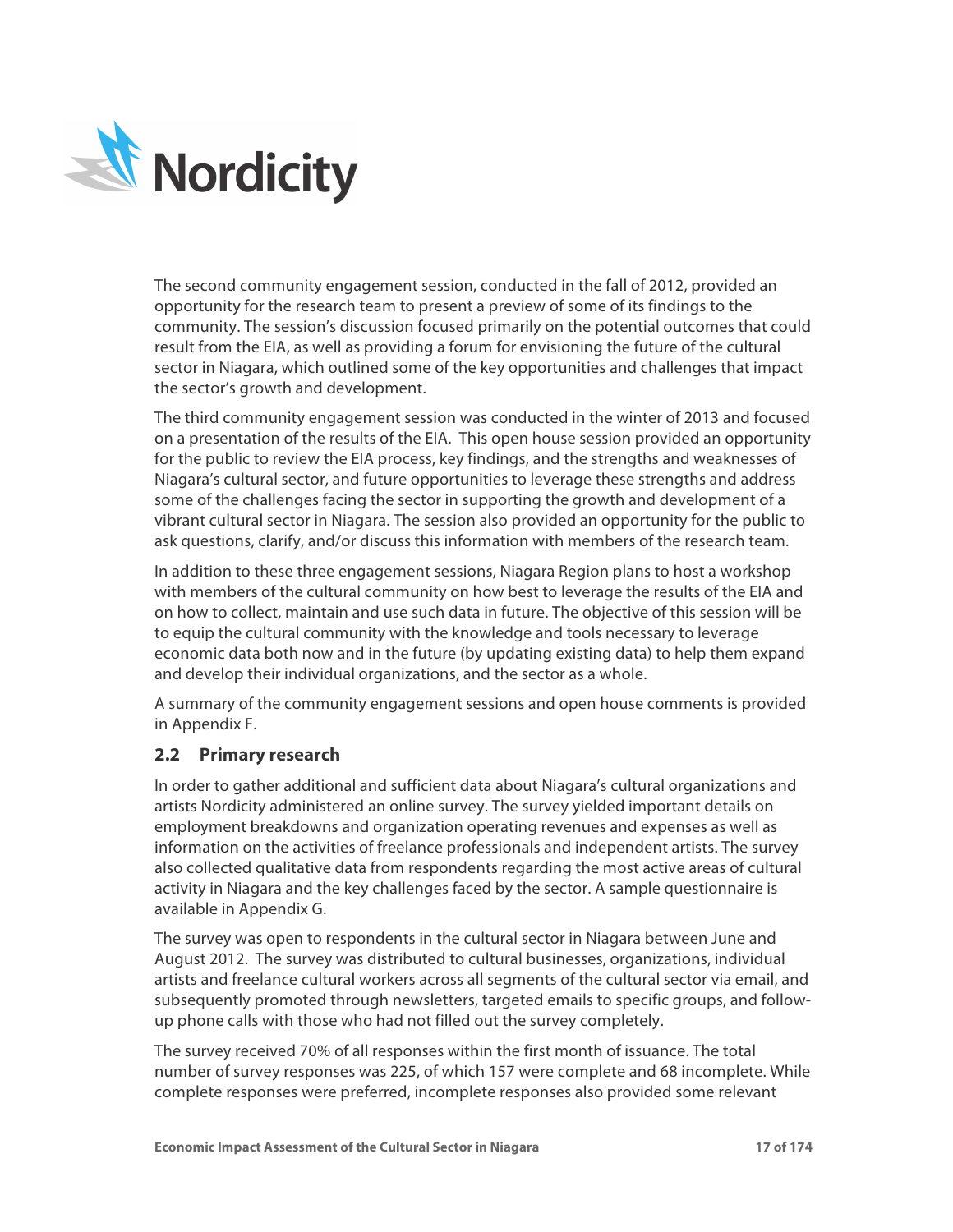

-

information and were included in parts of the analysis. This explains why some sample sizes change for different parts of the analysis.

## **Quality of survey results**

The quality of the survey results can be viewed in two respects.

- 1. **Descriptive statistics:** With respect to survey results that describe the composition of the cultural sector in Niagara, the standard margin of error can be calculated on the basis of the survey responses in relation to the total number of cultural establishments in Niagara. Data from the *Niagara Culture Plan* and Statistics Canada indicate that the 225 total survey responses comprise 35% of the estimated 684 cultural establishments (businesses and independent artists) in Niagara.22 This response rate implies a 90% confidence interval of +/- 3.7%. The confidence interval widens to +/- 5.1% for those descriptive statistics presented in the report that were derived from the data reported in 157 completed surveys (there were a total of 68 incomplete survey responses, which contained partial data).
- 2. **Economic impact estimates:** Certain estimates of total economic activity were also based on survey data. The reliability of these economic estimates can be assessed on the basis of the employment coverage rate. Our own analysis (based on data from Statistics Canada's Census and Survey of Employment, Payroll and Hours) indicates that the total cultural workforce in Niagara was an estimated 5,812 workers in 2011 (see Section 4.2.1). The survey captured 671 cultural sector workers, or approximately 12% of the total cultural sector workforce. This response rate implies a 90% confidence interval of +/- 2.8%. In other words, the estimates of direct labour income and GRP derived from the survey results have only a 10% probability of being more than 2.8% higher or lower than the estimates in this report.

<sup>22</sup> The *Niagara Culture Plan* indicated a total of 945 businesses in cultural NAICS in Niagara. However, when only the NAICS included in the scope of this analysis are included, the total number of businesses in the cultural sector is 244. To this amount, we added an estimate of 440 independent performers and artists (NAICS 7115), which represent self-employed individuals. The estimate of 440 was based on a figure of 400 from Census 2006, which has been adjusted by 10% to arrive at an estimate of 440 for 2011.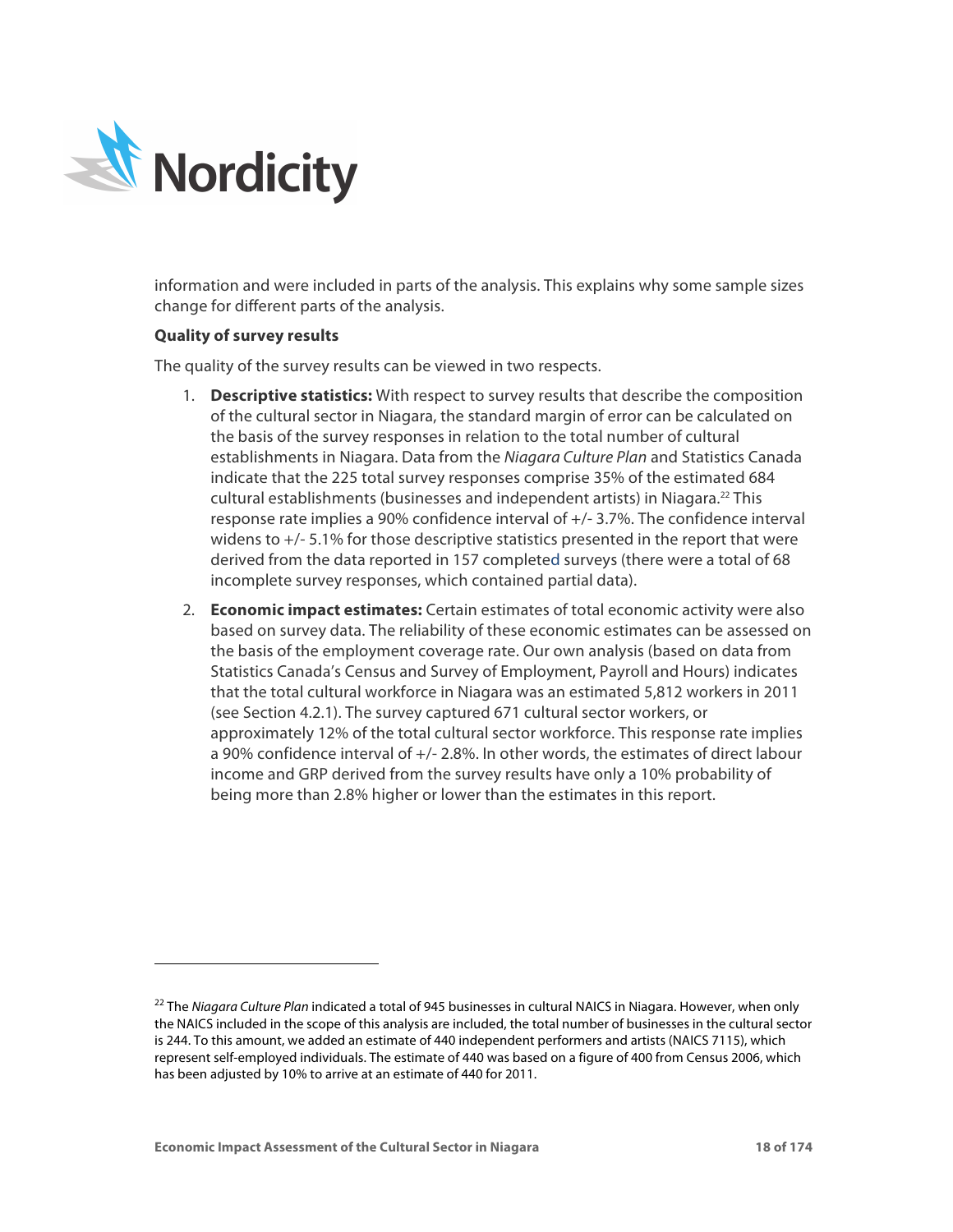

There are also a number of normal data collection challenges when it comes to collecting primary data of this nature via a survey tool. Some of the challenges faced during this study include:

## § **Under-representation of the true population of the cultural sector in Niagara**

The main challenge with surveys is to ensure it is administered to as many members of the target population as possible. Due the transient nature of independent artists and seasonal cultural operations, it is reasonable to assume the survey was not administered to a representative enough sample of Niagara's cultural sector stakeholders. This would mean the survey has an under-representation of the true population.

# § **Respondent error in answering the questions (e.g., questions are misread or erroneous information is provided)**

This error arises due to inconsistent interpretation of questions and/or erroneous information being provided by respondents. For example, many small and mediumsized businesses and organizations do not have the capacity to keep exact records regarding volunteers and volunteer hours or other statistics required to complete the survey.

# § **Errors in analysing the data**

As with any analysis there is a certain amount of statistical error in analysing the data from a survey. However, the research team has made every effort to reflect the most accurate data.

## § **Incomplete surveys**

The incomplete survey error is particularly significant for the present study since the analysis included 68 incomplete survey responses. Incomplete responses are often the result of privacy concerns and/or capacity issues. For example, many businesses, organizations and freelancers are reluctant to share sensitive or competitive information such as detailed income, revenue and expense data. Incomplete responses may also be the result of capacity issues among smaller organizations that do not necessarily have the time and resources to gather the necessary data and complete all the questions in the survey. That said, the incomplete responses yielded a minimum of usable data and were therefore deemed to contribute enough vital information to be included in the analysis.

Since the framework for data-gathering and analysis was based on (and is consistent with) an income-based approach to economic impact analysis, results will provide stakeholders with a point of comparison when assessing the performance of the cultural sector in Niagara with other sectors in the region as well as with the cultural sector in other regions. The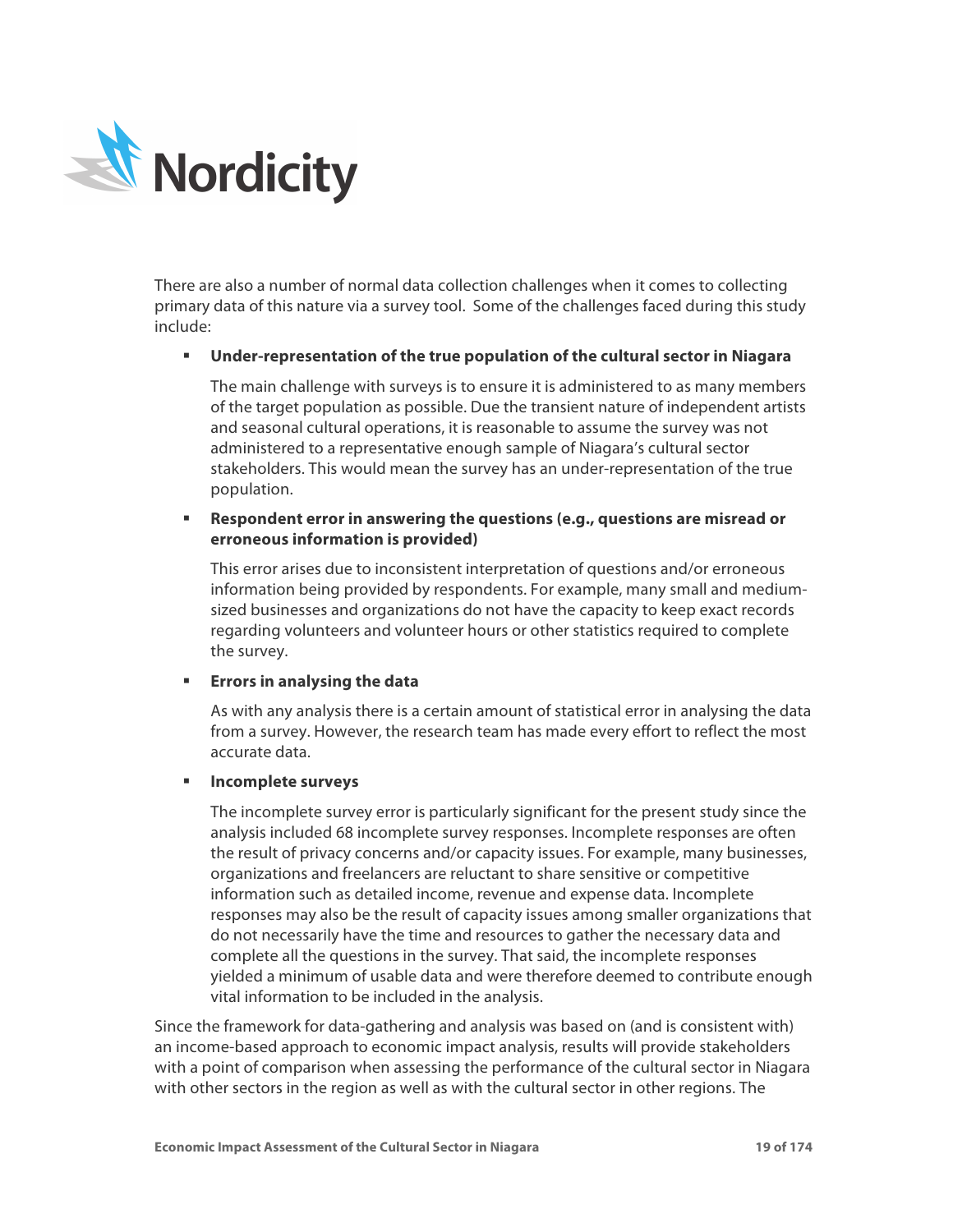

survey also provides a basis for future economic impact assessments of the region. By periodically re-issuing data requests based on the survey distributed in the summer of 2012, Niagara region would have a consistent framework from which to update the dataset with comparable data.

# **2.3 Secondary research**

The research team used secondary research in three distinct ways for this study.

# **Developing the research framework and KPIs**

The project team conducted a literature scan of background documents related to Niagara, its economy and its cultural sector in order to build an understanding of the particular issues facing the area—e.g., the *Niagara Culture Plan* (Niagara Region, 2010) and *The Changing Economic Structure Of Niagara* (Niagara Workforce Planning Board, 2010), among many others. This research contributed to the development of a research framework and a preliminary list of Key Performance Indicators (KPIs) that the study would aim to assess.

The research team also referred to over 30 cultural economic impact assessments from other jurisdictions in Canada, the US and internationally in order to further develop the list of KPIs for this study. Some of the studies that were reviewed focused on a specific cultural segment, while others looked at the broader cultural sector in the jurisdiction of application. In particular, the research team drew upon national studies such as the Conference Board of Canada's *Measuring and Understanding Canada's Creative Economy* (2008); regional studies such as the 2008 regional economic impact assessment of arts, culture and heritage in the Sea-to-Sky region in British Columbia and the study of the economic impact of culture in Atlantic Canada (2004); as well as more localized studies such as City of Toronto's 2005 *Economic Impact of Culture* study and 2011 *From the Ground Up* report, and the *Shaw Festival's 2010 Economic Impact Study* report, among others. A common element in all the studies and economic impact assessments that were reviewed is their focus on employment and commerce value.

Finally, the research team referred to a number of standard statistical framework guidelines for collecting cultural data including Statistics Canada's *Canadian Framework for Cultural Statistics* (2004) and the Creative City Network's *Cultural Resource Mapping: A Guide for Municipalities* (2010). These resources were used primarily to develop the research framework for this study and to guide the development of research tools (such as the survey) to ensure that they aligned with the best practices in collecting cultural data in Canada, including the identification of which NAICS codes should be included within the scope of study (discussed in Section 1, above).